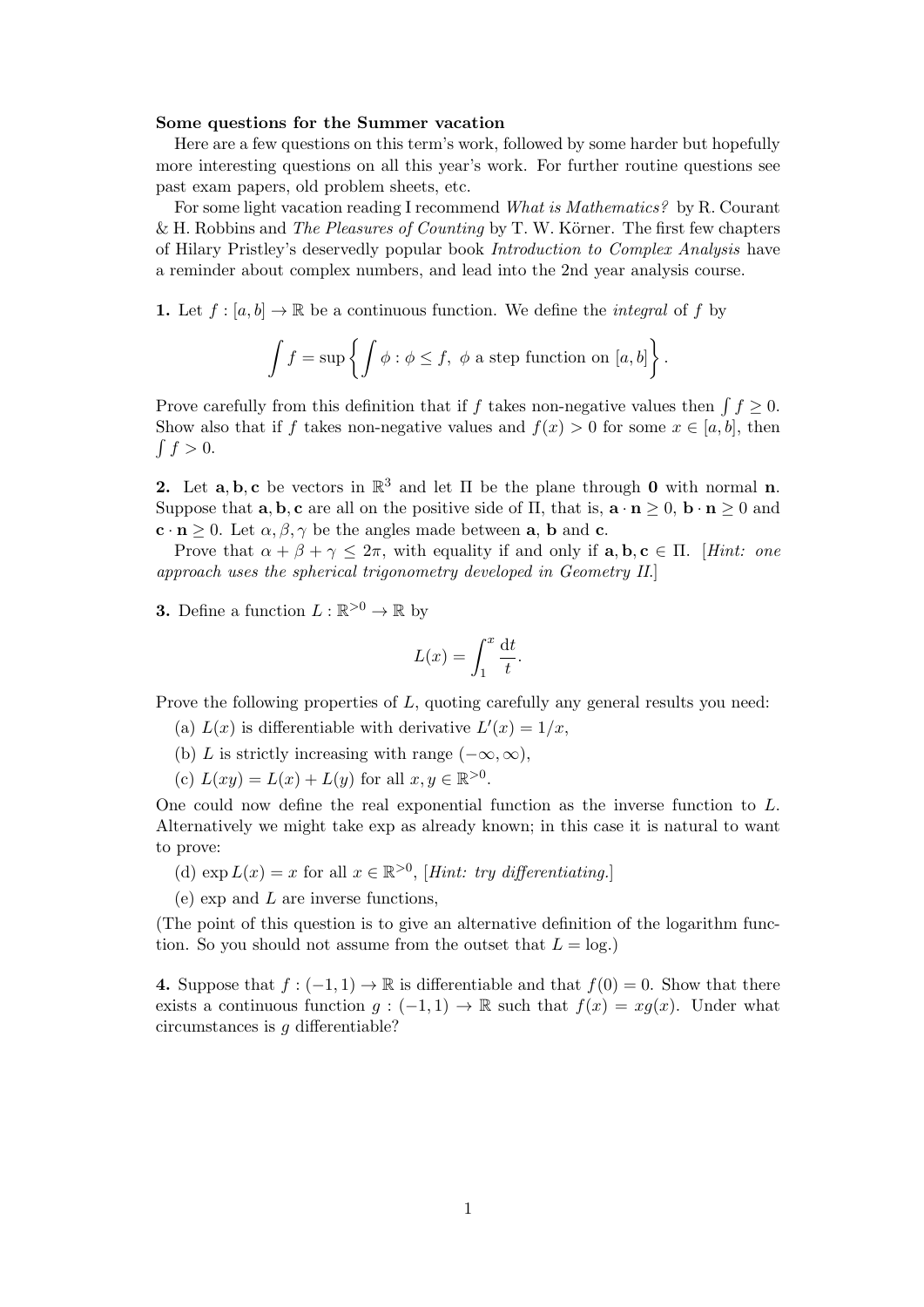5. (a) Show that if f and g are differentiable functions then the product function fg is differentiable, with derivative  $(fg)' = f'g + g'f$ . Hence derive the formula for integration by parts.

(b) Use induction and integration by parts to show that if  $f : \mathbb{R} \to \mathbb{R}$  is *n*-times differentiable and  $f^{(n)}$  is continuous, then

$$
f(x) = f(0) + f'(0)x + \dots + \frac{f^{(n-1)}(0)}{(n-1)!}x^{n-1} + \frac{1}{(n-1)!} \int_0^x f^{(n)}(t)(x-t)^{n-1}dt.
$$

(c) By applying the Second Integral Mean Value Theorem, show that if  $x > 0$  then

$$
f(x) = f(0) + f'(0)x + \ldots + \frac{f^{(n-1)}(0)}{(n-1)!}x^{n-1} + \frac{f^{(n)}(\zeta)}{n!}x^n
$$

for some  $\zeta \in (0, x)$ . (This recovers the more usual remainder term in Taylor's Theorem.)

(d) Evaluate 
$$
\sum_{n=1}^{\infty} \frac{1}{n2^n}.
$$

## Further questions for enthusiasts

6. Let  $(a_r)$  be a sequence of real numbers. By analogy with the theory of infinite series, give a definition for the infinite product  $\prod_{r=1}^{\infty} a_r$ . (Of course, just as for infinite series, an infinite product may fail to converge.)

Prove that  $\prod^{\infty}$  $r=1$  $2^r - 1$  $\frac{1}{2^{r}}$  converges to a real number between 1/10 and 1/2. Show that  $\prod \frac{1}{1-p^{-1}}$  diverges, where the product is taken over all primes p. [Hint: expand each term as a geometric series and then multiply them together.] Deduce that there are infinitely many primes.

7. Suppose that  $f: (-1,1) \to \mathbb{R}$  has the property that for all  $x \in (-1,1)$ , the limit  $\lim_{t\to x} f(t)$  exists. Define  $g: (-1,1) \to \mathbb{R}$  by  $g(x) = \lim_{t\to x} f(t)$ .

(a) Need  $f$  be continuous?

- (b) Can f have countable many points of discontinuity?
- (c)  $(\star \star)$  Can f have uncountably many points of discontinuity?
- (d) Show that  $q$  is continuous.

8. Let  $f : \mathbb{R} \to \mathbb{R}$  be a function. Find a necessary and sufficient condition on f for the following statement to hold: for any sequence  $(a_n)$  of real numbers,  $a_n \to 0$  as  $n \to \infty$  if and only if  $f(a_n) \to 0$  as  $n \to \infty$ .

9. Let  $M$  be the set of Möbius transformations of the extended complex plane,  $\mathbb{C} \cup \{\infty\}.$ 

- (a) Show that  $M$  is a group under composition of maps.
- (b) Let G be the general linear group of complex  $2 \times 2$  matrices, so

$$
G = \left\{ \begin{pmatrix} a & b \\ c & d \end{pmatrix} : a, b, c, d \in \mathbb{C}, ad - bc \neq 0 \right\}.
$$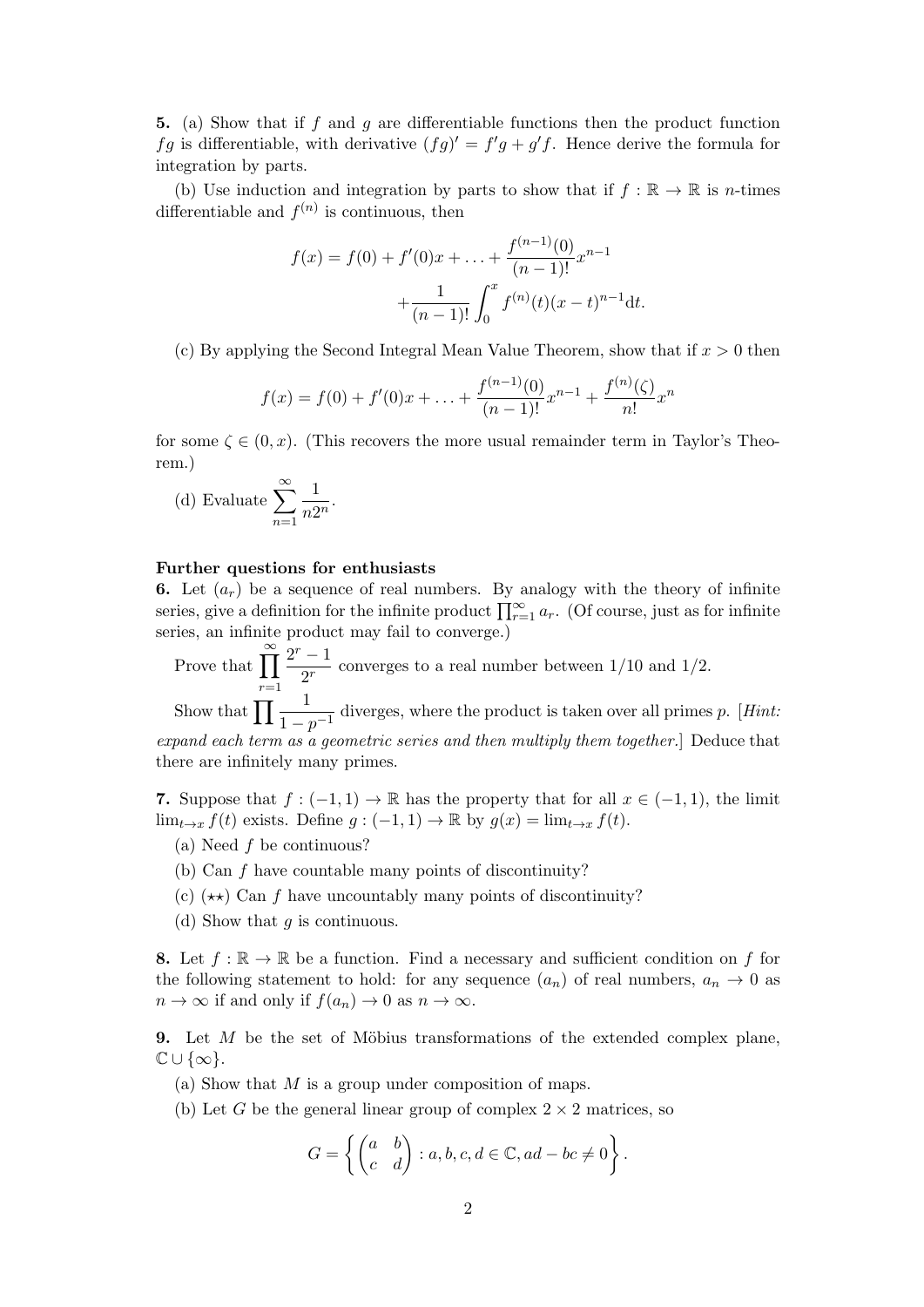Show that the map  $\phi: G \to M$  defined by letting  $\phi \begin{pmatrix} a & b \\ c & d \end{pmatrix}$  be the Möbius transformation  $z \mapsto \frac{az + b}{z}$  $\frac{dz}{dz+d}$  is a surjective group homomorphism. What is its kernel? (c) Let  $A \in G$ . Show that  $\begin{pmatrix} \lambda & \lambda \\ \lambda & \lambda & \lambda \\ \end{pmatrix}$  $\mu$ ) is an eigenvector of A if and only if  $\frac{\lambda}{\mu}$  is a fixed

point of  $\phi(A)$ .

(d) Hence, or otherwise, show that any non-identity Mobius transformation has exactly 1 or exactly 2 fixed points. Give examples to show both possibilities may occur.

10. Let  $n \geq 1$  and let A be the  $n \times n$  matrix such that  $A_{ij} = 1$  if  $i \neq j$  and  $A_{ij} = 0$ if  $i = j$ ; thus

|     |              |                | $0 \quad 1 \quad \dots \quad 1$ |              | $\mathbf{1}$ |  |
|-----|--------------|----------------|---------------------------------|--------------|--------------|--|
|     | $\mathbf{1}$ | $\overline{0}$ | $\mathbf{r}$                    | $\mathbf{1}$ |              |  |
| $=$ |              |                | <b>Fig. 7</b>                   |              |              |  |
|     |              |                | $\langle \cdot \rangle_{\rm c}$ | 0            |              |  |
|     |              |                | $\overline{\mathcal{A}}$ .      |              |              |  |

(a) Show that  $n-1$  and  $-1$  are eigenvalues of A and find bases of the associated eigenspaces.

(b) Find an invertible  $n \times n$  matrix P such that

$$
P^{-1}AP = \left( \begin{array}{cccc} n-1 & & & \\ & -1 & & \\ & & \ddots & \\ & & & -1 \end{array} \right).
$$

(c) One says that a permutation of the numbers  $\{1, 2, \ldots, n\}$  is a *derangement* if it has no fixed points. So for permutations of  $\{1, 2, 3, 4\}$ ,  $(12)(34)$  and  $(1234)$  are derangements, but  $(123)$  is not, as  $4(123) = 4$ .

Let  $e_n$  be the number of derangements of  $\{1, 2, \ldots, n\}$  that are even permutations and let  $o_n$  be the number of derangements of  $\{1, 2, \ldots, n\}$  that are odd permutations. By evaluating the determinant of  $A$  in 2 different ways prove that

$$
e_n - o_n = (-1)^{n-1}(n-1).
$$

(d) ( $\star$ ) For  $n \geq 1$  let  $d_n = e_n + o_n$  be the total number of derangements in the symmetric group  $S_n$ . Show that  $d_n = (n-1)(d_{n-1} + d_{n-2})$  and hence that

$$
d_n=n!\left(1-\frac{1}{2}+\ldots+\frac{(-1)^n}{n}\right).
$$

(There are many other proofs of this result. For example, you might try looking at www.cut-the-knot.org/arithmetic/combinatorics/InclusionExclusion.shtml.)